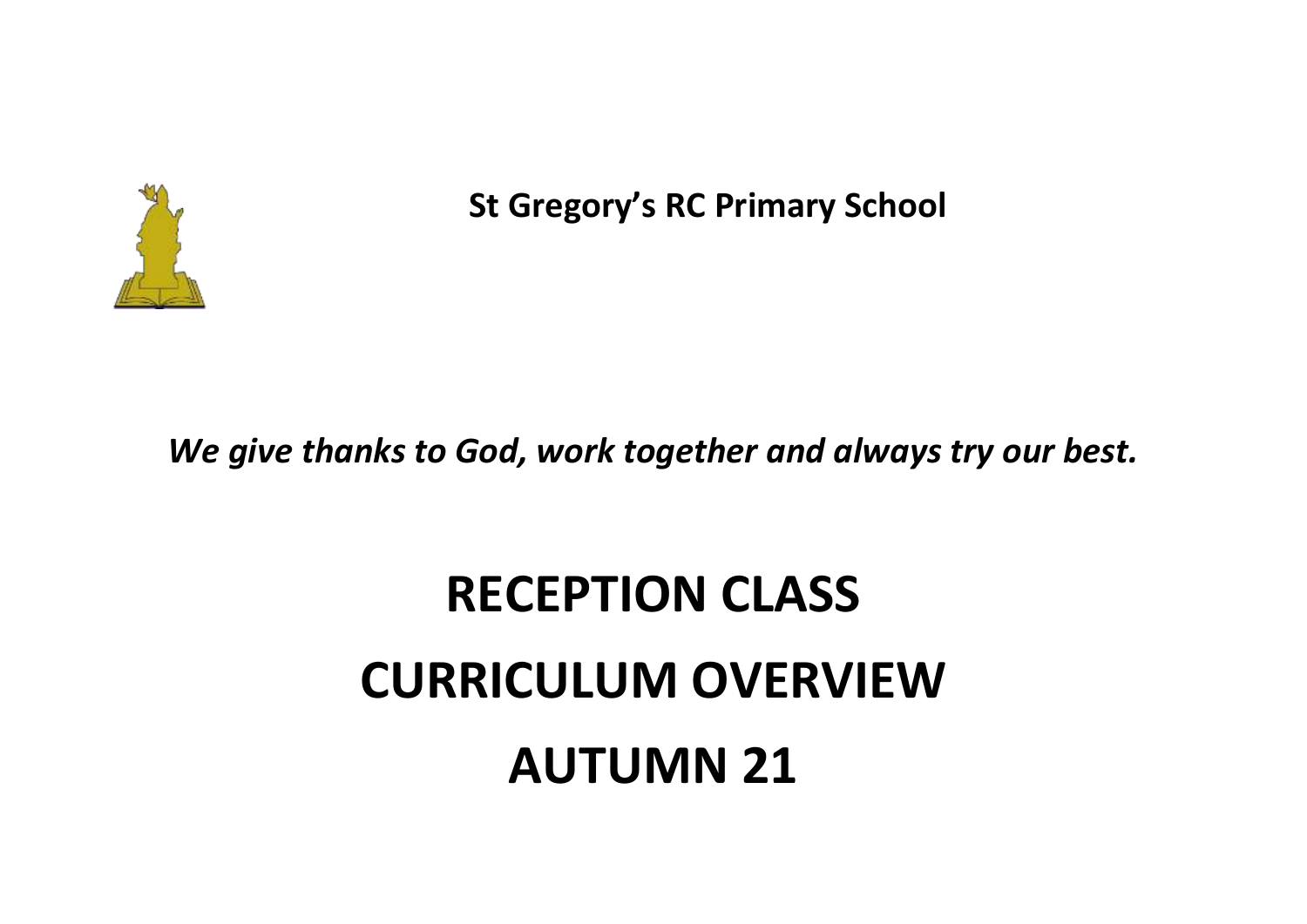| Area of<br>learning:                          | <b>Development matters statements:</b>                                                                                         | Autumn 1:                                                                                                                      | <b>Autumn 2:</b>                                                                                        |
|-----------------------------------------------|--------------------------------------------------------------------------------------------------------------------------------|--------------------------------------------------------------------------------------------------------------------------------|---------------------------------------------------------------------------------------------------------|
|                                               | Children in Reception will be learning to                                                                                      | <b>Topics: Me and my family and Autumn</b>                                                                                     | <b>Topics: Celebrations and Winter</b>                                                                  |
| Prime area:<br>Communication<br>and language. | Understand how to listen carefully<br>$\bullet$<br>and why listening is important                                              | Introduce 'Listening ears' as an important<br>classroom rule.                                                                  | Introduce 'celebration' as a theme<br>in role play area. Introduce<br>birthday party resources,         |
|                                               | Learn new vocabulary.<br>$\bullet$                                                                                             | Introduce a signal to the children '1,2,3 eyes on<br>me' which all staff use as a sign that it's now time                      | Hanukkah decorations, Christmas<br>decorations etc. Teach vocab                                         |
|                                               | Use new vocabulary through the day<br>$\bullet$                                                                                | to stop and listen.                                                                                                            | related to these resources and<br>model use of relevant social                                          |
|                                               | Ask questions to find out more and<br>$\bullet$<br>to check they understand what has                                           | Introducing ourselves and learning everyone's<br>names.                                                                        | phrases.<br>Model how to ask questions about                                                            |
|                                               | been said to them.                                                                                                             | Make time for children to talk and share news in a<br>small group or whole class situation. Model and                          | celebrations which the chn have<br>been involved in. Encourage them                                     |
|                                               | Articulate their ideas and thoughts in<br>$\bullet$<br>well-formed sentences.                                                  | promote good listening skills.                                                                                                 | to ask each other similar questions.                                                                    |
|                                               | Connect one idea or action to<br>$\bullet$<br>another using a range of<br>connectives.                                         | Identify new/ key vocabulary in weekly plans and<br>prioritise the introduction of these words.                                | Timetable a story time at least<br>once each day. Re-read selected<br>stories and encourage children to |
|                                               | Describe events in some detail<br>$\bullet$                                                                                    | Use role play area to allow children to explore and<br>re-enact familiar situations. Introduce new<br>vocabulary in role play. | share these books in school and at<br>home. Display quality books in<br>reading area. Allow children to |
|                                               | Use talk to help work out problems<br>$\bullet$<br>and organise thinking and activities,<br>and to explain how things work and | Encourage children to answer 'who', 'where' and<br>'when' questions about their own experiences,                               | select books from our class library<br>to take home on a weekly basis.<br>Re-enact some familiar        |
|                                               | why they might happen                                                                                                          | familiar stories and things which we have learned.                                                                             | celebrations stories and their own                                                                      |
|                                               | Develop social phrases                                                                                                         | Timetable a story time at least once each day. Re-<br>read selected stories and encourage children to                          | real life celebration experiences in<br>the role play area.                                             |
|                                               | Engage in story times                                                                                                          | share these books in school and at home. Display<br>quality books in reading area. Allow children to                           |                                                                                                         |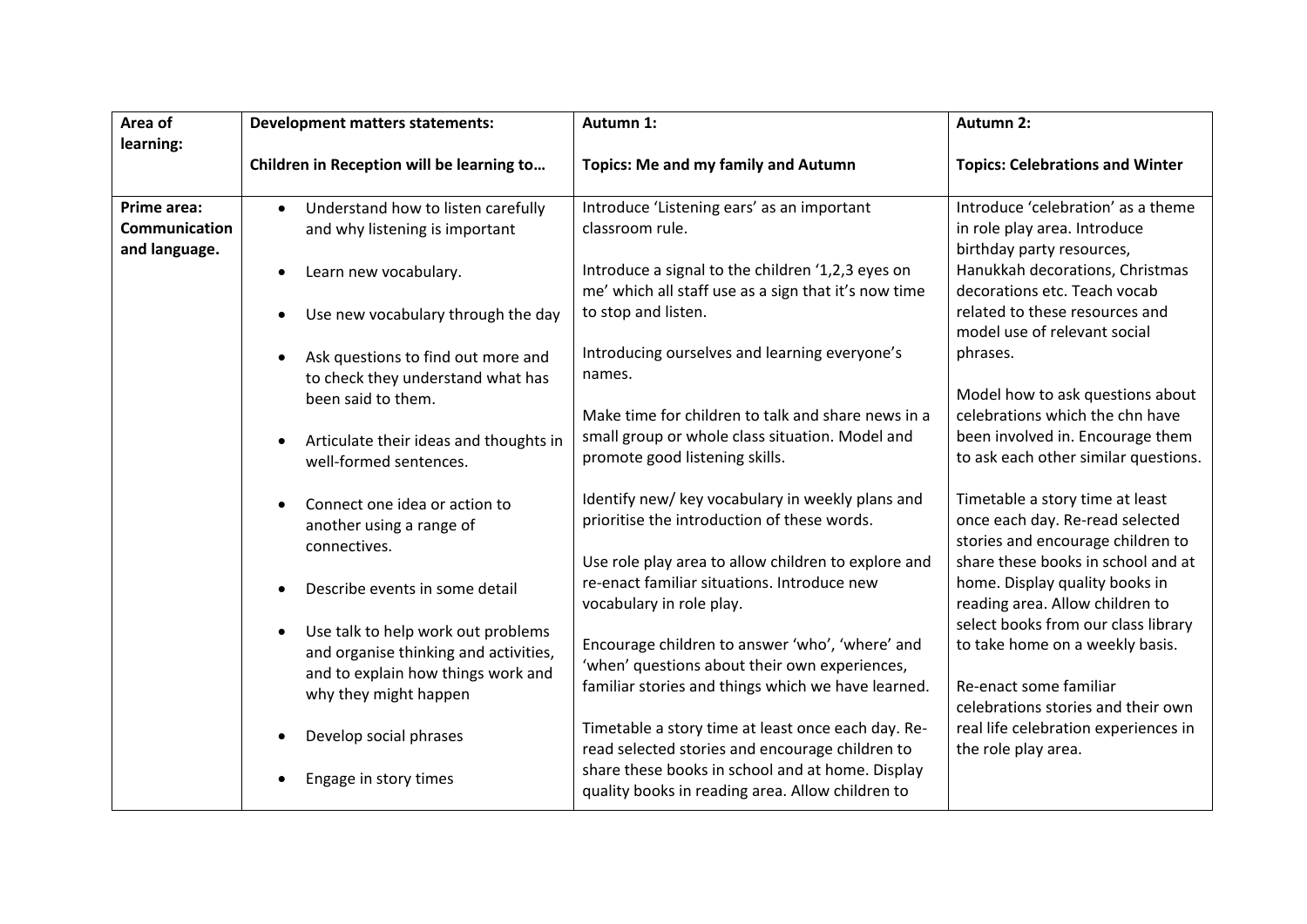| Listen to and talk about stories to<br>$\bullet$<br>build familiarity and understanding<br>Retell the story, once they have<br>$\bullet$<br>developed a deep familiarity with<br>the text, some as exact repetition<br>and some in their own words.<br>Use new vocabulary in different<br>contexts.<br>Listen carefully to rhymes and songs,<br>paying attention to how they sound<br>Learn rhymes, poems and songs.<br>Engage in non-fiction books<br>Listen to and talk about selected<br>non-fiction to develop a deep<br>familiarity with new knowledge<br>and vocabulary | select books from our class library to take home on<br>a weekly basis. Invite parents into class to share<br>story time.<br>Sing traditional nursery rhymes on a daily basis. Act<br>out some familiar rhymes as we sing.<br><b>Key texts for Autumn 1:</b><br>"Here we are: Notes for living on planet<br>Earth" by Oliver Jeffers<br>"Once there were giants" by Martin<br>Waddell<br>"Owl babies" by Martin Waddell<br>$\bullet$<br>"Not now Bernard" by David McKee<br>$\bullet$<br>"Only one you" by Linda Kranz<br>$\bullet$<br>"The colour monster" by Anna Llenas<br>$\bullet$<br>"Me and my amazing body" by Joan<br><b>Sweeney</b><br>"Hairy Maclary from Donaldson's dairy"<br>by Lynley Dodd | Sing traditional nursery rhymes on<br>a daily basis. Act out some familiar<br>rhymes as we sing. Learn a variety<br>of celebration poems.<br>Explore non-fiction books about<br>celebrations. Use vocab of<br>contents, glossary etc.<br><b>Key Texts for Autumn 2:</b><br>"Funny Bones" by Janet<br>and Allan Ahlberg.<br>"Zim Zam Zoom" by James<br><b>Carter &amp; Nicola Colton</b><br>(poetry)<br>"Kipper's birthday" by<br><b>Mick Inkpen</b><br>"Celebrations Around the<br><b>World: The Fabulous</b><br><b>Celebrations you Won't</b><br>Want to Miss" by Katie<br>Harford (non-fiction)<br>"The snowman" by<br><b>Raymond Briggs</b><br>"One snowy night" by Nick<br><b>Butterworth</b><br>"Stick man" by Julia<br>Donaldson.<br>"Little glow" by Katie<br><b>Sahota</b><br>"Please help planet Earth"<br>"Fish" by Brendan Kearney |
|-------------------------------------------------------------------------------------------------------------------------------------------------------------------------------------------------------------------------------------------------------------------------------------------------------------------------------------------------------------------------------------------------------------------------------------------------------------------------------------------------------------------------------------------------------------------------------|----------------------------------------------------------------------------------------------------------------------------------------------------------------------------------------------------------------------------------------------------------------------------------------------------------------------------------------------------------------------------------------------------------------------------------------------------------------------------------------------------------------------------------------------------------------------------------------------------------------------------------------------------------------------------------------------------------|-----------------------------------------------------------------------------------------------------------------------------------------------------------------------------------------------------------------------------------------------------------------------------------------------------------------------------------------------------------------------------------------------------------------------------------------------------------------------------------------------------------------------------------------------------------------------------------------------------------------------------------------------------------------------------------------------------------------------------------------------------------------------------------------------------------------------------------------------|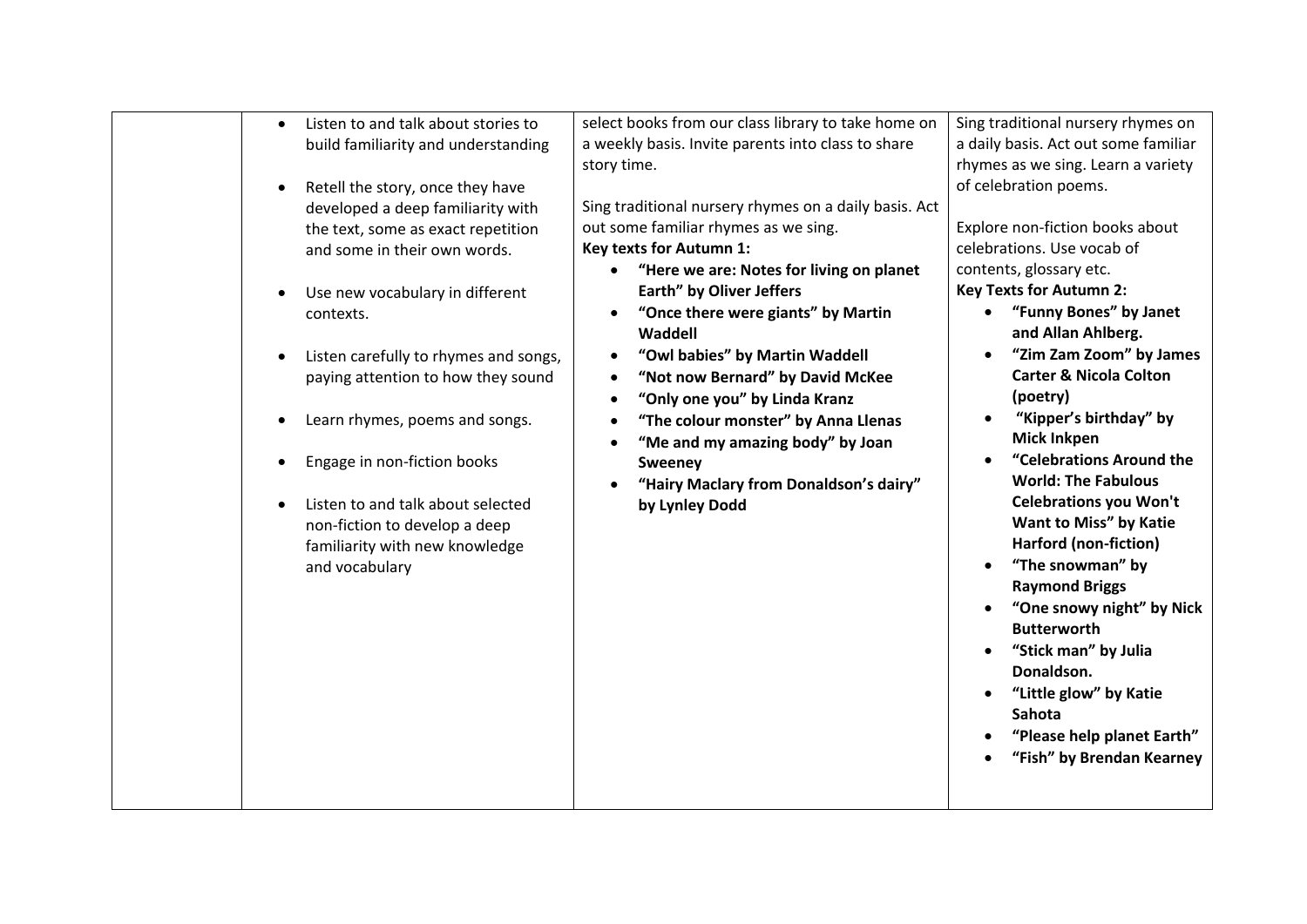| Prime area:<br>Personal, social<br>and emotional<br>development. | See themselves as a valuable<br>$\bullet$<br>individual.<br>Build constructive and respectful<br>$\bullet$<br>relationships.<br>Express their feelings and consider<br>$\bullet$<br>the feelings of others.<br>Show resilience and perseverance in<br>$\bullet$<br>the face of challenge.<br>Identify and moderate their own<br>$\bullet$<br>feelings socially and emotionally.<br>Think about the perspectives of<br>$\bullet$<br>others.<br>Manage their own needs- Personal<br>hygiene<br>Know and talk about the different<br>factors that support their overall<br>health and wellbeing such as regular<br>physical activity, healthy eating,<br>tooth brushing, sensible amounts of<br>'screen time', having a good sleep<br>routine, being a safe pedestrian. | Ensure that all staff (but particularly key<br>workers) take the time to get to know each<br>child and their family. Ask parents about the<br>child's history, likes, dislikes, family members<br>and culture.<br>Establish class 'Golden rules' which emphasise<br>the importance of kindness, helpfulness, co-<br>operating, good listening etc. Link these with<br>British values.<br>Activities which will develop turn taking skills.<br>Becoming an independent learner when<br>selecting resources. Introducing self-<br>registration and 'signing up' boards.<br>Use emotions masks, stories and circle time to<br>encourage talk about feelings (link with 'The<br>colour monster)<br>Hand hygiene and nose blowing hygiene.<br>Discuss healthy choices when choosing<br>dinners.<br>Encourage children to look after their own<br>belongings by putting their own coat and bag<br>on their peg, putting PE kits back into bags etc. | Allow all chn time to talk about<br>their own experiences of<br>celebrations and to share how<br>things are celebrated in their<br>families. How do we feel when we<br>are celebrating? Promote use of<br>correct vocab to discuss feelings.<br>Learn about celebrations from<br>other cultures, esp Diwali and<br>Hanukkah.<br>Incorporate dressing up costumes<br>in role play area, inc multi cultural<br>outfits, to encourage chn to<br>practise dressing themselves.<br>Hand hygiene and nose blowing<br>hygiene.<br>Forest school safety rules for visit<br>to Santa's winter woodland<br>Encourage children to look after<br>their own belongings by putting<br>their own coat and bag on their<br>peg, putting PE kits back into bags<br>etc. |
|------------------------------------------------------------------|----------------------------------------------------------------------------------------------------------------------------------------------------------------------------------------------------------------------------------------------------------------------------------------------------------------------------------------------------------------------------------------------------------------------------------------------------------------------------------------------------------------------------------------------------------------------------------------------------------------------------------------------------------------------------------------------------------------------------------------------------------------------|-----------------------------------------------------------------------------------------------------------------------------------------------------------------------------------------------------------------------------------------------------------------------------------------------------------------------------------------------------------------------------------------------------------------------------------------------------------------------------------------------------------------------------------------------------------------------------------------------------------------------------------------------------------------------------------------------------------------------------------------------------------------------------------------------------------------------------------------------------------------------------------------------------------------------------------------------|--------------------------------------------------------------------------------------------------------------------------------------------------------------------------------------------------------------------------------------------------------------------------------------------------------------------------------------------------------------------------------------------------------------------------------------------------------------------------------------------------------------------------------------------------------------------------------------------------------------------------------------------------------------------------------------------------------------------------------------------------------|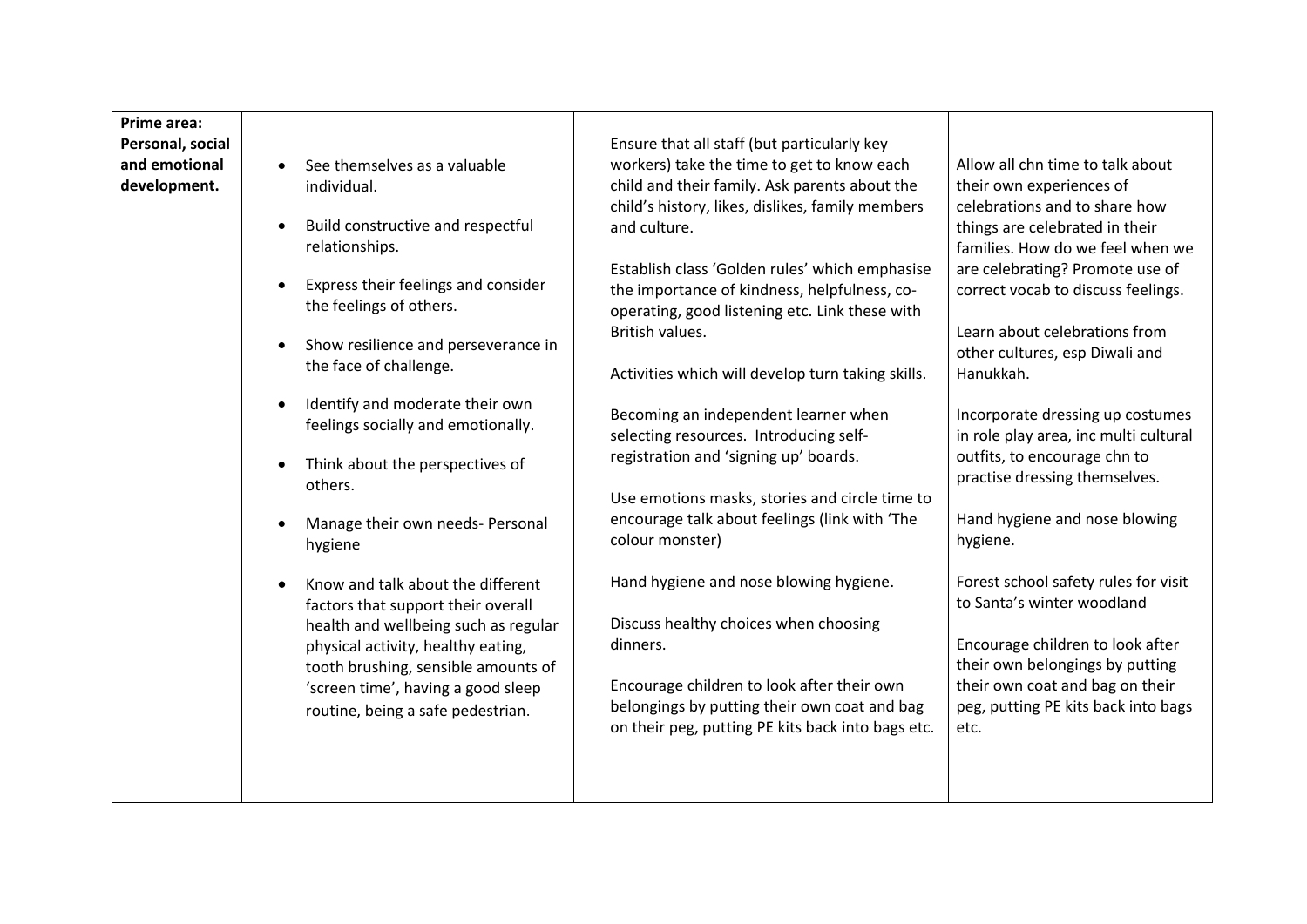| Prime area:<br><b>Physical</b><br>development | Revise and refine the fundamental<br>$\bullet$<br>movement skills they have already<br>acquired such as rolling, crawling,<br>walking, jumping, running, hopping,<br>skipping and climbing. | Walk to the library and importance of being a<br>safe pedestrian when out and about.<br>Daily use of outdoor area and trim trail,<br>allowing children to move in a range of ways | Visit from school nurse to discuss<br>tooth brushing and give out<br>Colgate kits<br>PE lessons with focus on ball<br>familiarisation including using a |
|-----------------------------------------------|---------------------------------------------------------------------------------------------------------------------------------------------------------------------------------------------|-----------------------------------------------------------------------------------------------------------------------------------------------------------------------------------|---------------------------------------------------------------------------------------------------------------------------------------------------------|
|                                               | Progress towards a more fluent style<br>$\bullet$<br>of moving, with developing control<br>and grace.                                                                                       | on a variety of different surfaces.<br>Use of large equipment such as wooden blocks,                                                                                              | rugby ball, how to hold the ball and<br>tag games.                                                                                                      |
|                                               | Develop the overall body strength,<br>co-ordination, balance and agility<br>needed to engage successfully with                                                                              | planks, tyres and crates to lift, carry, stack and<br>construct with.<br>PE lessons with focus on ball familiarisation                                                            | Daily use of outdoor area and trim<br>trail, allowing children to move in a<br>range of ways on a variety of<br>different surfaces.                     |
|                                               | future physical education sessions<br>and other physical disciplines<br>including dance, gymnastics, sport<br>and swimming.                                                                 | including using a rugby ball, how to hold the<br>ball and tag games.<br>Physical challenges for the children when they                                                            | Visit to West Boldon Lodge woods<br>to visit Santa. Importance of<br>staying safe in the woods.                                                         |
|                                               | Develop their small motor skills so<br>$\bullet$<br>that they can use a range of tools<br>competently, safely and confidently.                                                              | are ready, eg can you climb higher than you did<br>last week?<br>Focus on developing core strength and stability                                                                  | Ongoing daily support and<br>guidance on holding pencils,<br>scissors and knives and forks. Daily                                                       |
|                                               | Suggested tools: pencils for drawing<br>and writing, paintbrushes, scissors,<br>knives, forks and spoons.                                                                                   | needed to support small motor skills through<br>crawling, hanging on bars etc.                                                                                                    | letter formation practice as part of<br>phonics sessions. Encourage mark<br>making and drawing in indoor and                                            |
|                                               | Use their core muscle strength to<br>$\bullet$<br>achieve a good posture when sitting<br>at a table or sitting on the floor.                                                                | Daily support and guidance on holding pencils,<br>scissors and knives and forks. Daily letter<br>formation practice as part of phonics sessions.                                  | outdoor areas with a range of<br>equipment.                                                                                                             |
|                                               | Combine different movements with<br>ease and fluency.                                                                                                                                       | Encourage mark making and drawing in indoor<br>and outdoor areas with a range of equipment.<br>Encourage healthy choices in dinner hall. Use                                      | Exploring dance as a way of<br>celebrating. Watching dancing<br>from other cultures. Dancing to a<br>wide variety of music, combining                   |
|                                               |                                                                                                                                                                                             | stories such as "I will never, not ever, eat a                                                                                                                                    | two or three different movements<br>to make a short routine.                                                                                            |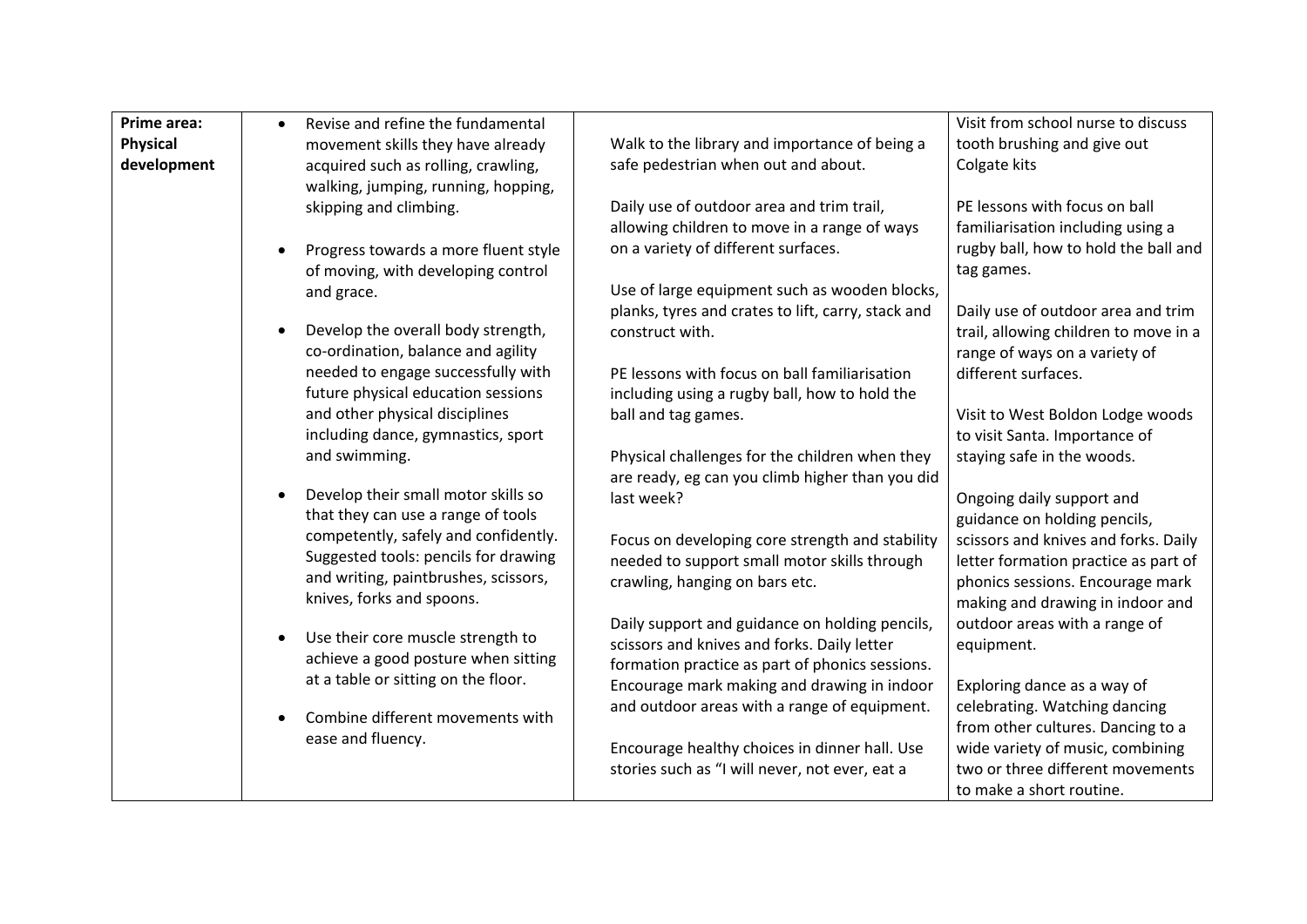| Confidently and safely use a range of<br>$\bullet$<br>large and small apparatus indoors<br>and outside, alone and in a group.<br>Develop overall body-strength,<br>balance, co-ordination and agility.<br>Further develop and refine a range<br>of ball skills including: throwing,<br>catching, kicking, passing, batting,<br>and aiming.<br>Develop confidence, competence,<br>precision and accuracy when<br>engaging in activities that involve a<br>ball.<br>Develop the foundations of a<br>handwriting style which is fast,<br>accurate and efficient.<br>Further develop the skills they need<br>to manage the school day<br>successfully such as lining up and<br>queuing at mealtimes | tomato" by Lauren Child and "Green eggs and<br>ham" by Dr. Seuss.<br>Teach children how to line up, not touching<br>other people. Praise and reward patience<br>when having to wait, eg in the line for dinner. | Moving like a snowflake/ elf/ polar<br>bear etc.<br>Simple cookery activities to<br>prepare for a class celebration, eg<br>making fruit kebabs. Importance of<br>washing hands, using a knife safely<br>and healthy food choices.<br>Daily handwriting practice as part<br>of phonics sessions. |
|-------------------------------------------------------------------------------------------------------------------------------------------------------------------------------------------------------------------------------------------------------------------------------------------------------------------------------------------------------------------------------------------------------------------------------------------------------------------------------------------------------------------------------------------------------------------------------------------------------------------------------------------------------------------------------------------------|-----------------------------------------------------------------------------------------------------------------------------------------------------------------------------------------------------------------|-------------------------------------------------------------------------------------------------------------------------------------------------------------------------------------------------------------------------------------------------------------------------------------------------|
|                                                                                                                                                                                                                                                                                                                                                                                                                                                                                                                                                                                                                                                                                                 |                                                                                                                                                                                                                 |                                                                                                                                                                                                                                                                                                 |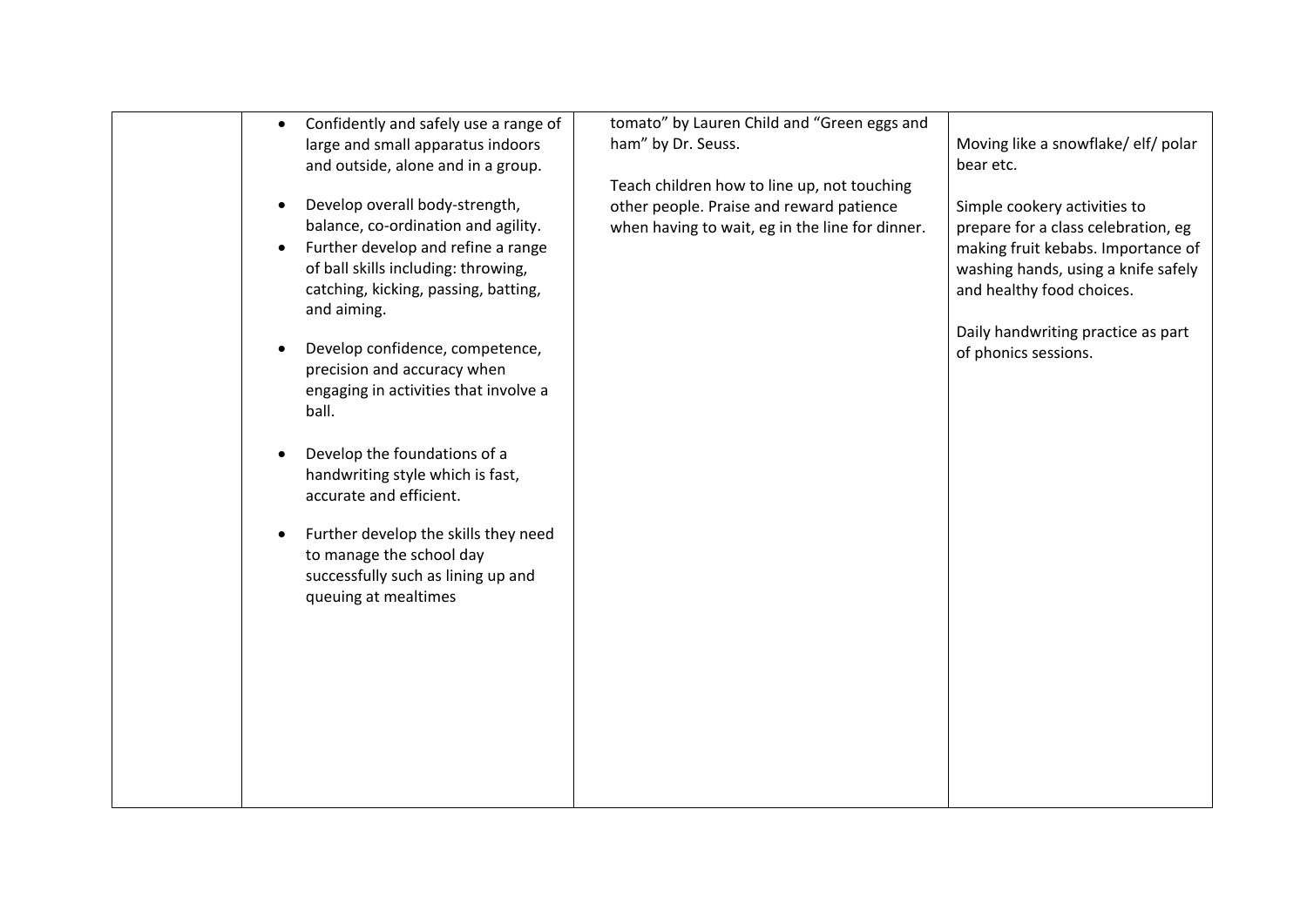| <b>Specific area:</b><br>Literacy | Read individual letters by saying the<br>$\bullet$                                                                 |                                                                                                        |                                                                                                         |
|-----------------------------------|--------------------------------------------------------------------------------------------------------------------|--------------------------------------------------------------------------------------------------------|---------------------------------------------------------------------------------------------------------|
|                                   | sounds for them.<br>Blend sounds into words, so that<br>$\bullet$                                                  | Daily phonics lessons following the 'Floppy's<br>phonics' programme.                                   | Daily phonics lessons following the                                                                     |
|                                   | they can read short words made up                                                                                  |                                                                                                        | 'Floppy's phonics' programme.                                                                           |
|                                   | of known letter-sound                                                                                              | Teach correct letter formation as part of 'Floppy's                                                    |                                                                                                         |
|                                   | correspondences.                                                                                                   | phonics' programme.                                                                                    | Teach correct letter formation as<br>part of 'Floppy's phonics'                                         |
|                                   | Read some letter groups that each<br>$\bullet$                                                                     | Provide wide variety of mark making and writing                                                        | programme.                                                                                              |
|                                   | represent one sound and say sounds<br>for them.                                                                    | resources in role play area and outdoor writing<br>shed.                                               | Daily work on blending sounds into<br>words as part of Floppy's phonics                                 |
|                                   | Read a few common exception<br>$\bullet$<br>words matched to the school's                                          | Guided reading at least once each week, more for<br>children with SEN or little home support. Use only | programme.                                                                                              |
|                                   | phonic programme.                                                                                                  | wordless books at this stage.                                                                          | Encourage mark making and<br>developmental writing in role play                                         |
|                                   | Read simple phrases and sentences<br>$\bullet$<br>made up of words with known<br>letter-sound correspondences and, | Reading and writing names with correct use of<br>capital and lower case letters.                       | area, investigation area etc by<br>providing exciting resources and<br>'invitations' to write/ draw, eg |
|                                   | where necessary, a few exception<br>words.                                                                         | Begin to write VC and CVC words when children<br>have learned sufficient GPCs.                         | birthday cards in role play, drawing<br>observations in investigation area                              |
|                                   | Re-read these books to build up their<br>$\bullet$<br>confidence in word reading, their                            | Encourage children to take home familiar books<br>from our class library to share with their parents.  | etc.<br>Continue to work on writing own                                                                 |
|                                   | fluency and their understanding and<br>enjoyment.                                                                  |                                                                                                        | names with correct use of lower                                                                         |
|                                   |                                                                                                                    | Invite parents in for class story time to raise<br>awareness of the importance of reading and          | case and capital letters.                                                                               |
|                                   | Form lower-case and capital letters<br>correctly.                                                                  | sharing stories.                                                                                       | Guided reading at least once each                                                                       |
|                                   |                                                                                                                    |                                                                                                        | week, more for children with SEN                                                                        |
|                                   |                                                                                                                    |                                                                                                        | or little home support. Use books<br>which only contain sounds which                                    |
|                                   |                                                                                                                    |                                                                                                        | have already been taught. Send                                                                          |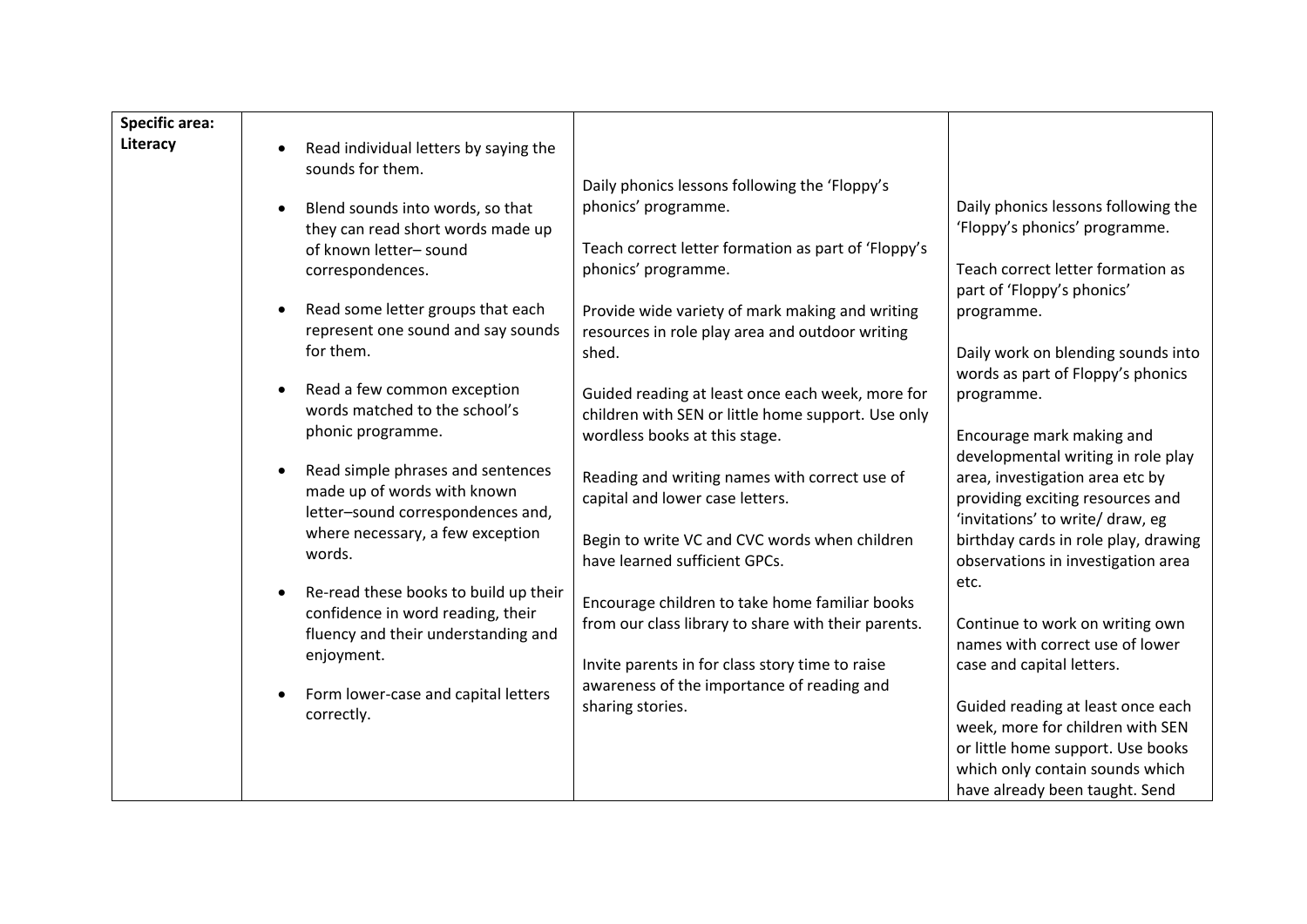| Spell words by identifying the sounds<br>$\bullet$<br>and then writing the sound with<br>letter/s.                      | home reading books closely<br>matched to children's phonic<br>knowledge. |
|-------------------------------------------------------------------------------------------------------------------------|--------------------------------------------------------------------------|
| Write short sentences with words<br>with known sound-letter<br>correspondences using a capital<br>letter and full stop. |                                                                          |
| Re-read what they have written to<br>check that it makes sense.                                                         |                                                                          |
|                                                                                                                         |                                                                          |
|                                                                                                                         |                                                                          |
|                                                                                                                         |                                                                          |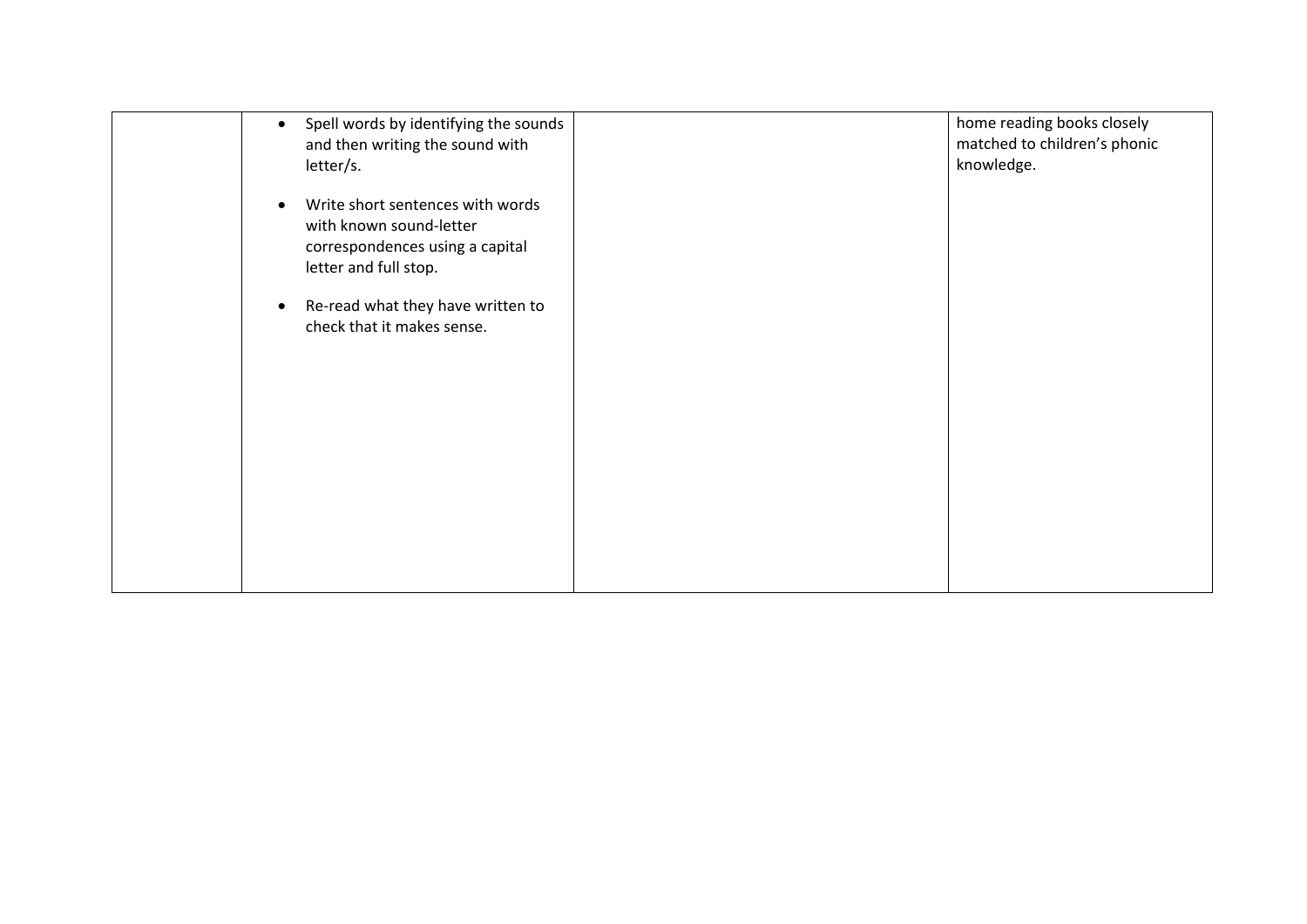| Area of               | <b>Development matters statements:</b>          | Autumn 1:                                            | <b>Autumn 2:</b>                                 |
|-----------------------|-------------------------------------------------|------------------------------------------------------|--------------------------------------------------|
| learning:             |                                                 |                                                      |                                                  |
|                       | Children in Reception will be learning to       | <b>Topic: Me and my family</b>                       |                                                  |
| <b>Specific area:</b> | Count objects, actions and sounds.<br>$\bullet$ | Daily maths lessons. See White Rose scheme for       | Daily maths lessons. See White                   |
| <b>Mathematics</b>    |                                                 | more detail on progression across the term.          | Rose scheme for more detail on                   |
|                       | Subitise.<br>$\bullet$                          |                                                      | progression across the term.                     |
|                       |                                                 | Weeks 1, 2, 3: 'Getting to know you'                 |                                                  |
|                       | Link the number symbol (numeral)                | Focus on key times of day, class routines, where do  | Weeks 7,8,9:                                     |
|                       | with its cardinal number value.                 | things belong, positional language.                  | 'It's me 1,2,3!' Focus on                        |
|                       | Count beyond ten.                               |                                                      | Representing 1,2,3; Comparing                    |
|                       |                                                 | Weeks 4,5,6:                                         | 1,2,3; Composition of 1,2,3;                     |
|                       | Compare numbers.                                | 'Just like me'                                       | Circles and triangles; Positional                |
|                       |                                                 | Focus on matching and sorting; comparing             | language.                                        |
|                       | Understand the 'one more than/one               | amounts; comparing size, mass and capacity;          |                                                  |
|                       | less than' relationship between                 | making simple patterns.                              | Weeks 10, 11, 12:                                |
|                       | consecutive numbers.                            |                                                      | 'Light and Dark'. Focus on                       |
|                       |                                                 | Take all opportunities for counting: how many        | Representing numbers to 5; One                   |
|                       | Explore the composition of numbers<br>$\bullet$ | pencils will we need for the children at the table?  | more and one less; Shapes with<br>4 sides; Time. |
|                       | to 10.                                          | Get enough fruit for the children in your group etc. |                                                  |
|                       |                                                 | Count actions and movements when playing games       |                                                  |
|                       | Automatically recall number bonds               | such as 'Simon says'. Draw the people in our         | Count the candles on the                         |
|                       | for numbers 0-5 and some to 10.                 | familieshow many people in your family?              | birthday cake.                                   |
|                       | Select, rotate and manipulate                   |                                                      |                                                  |
|                       | shapes to develop spatial reasoning             | Subitise sets, eg how many plates are on the table?  | Write the correct number on the                  |
|                       | skills.                                         | You didn't even need to count, there are 4!          | birthday card. Discuss age. How                  |
|                       |                                                 |                                                      | old will you be on your next                     |
|                       | Compose and decompose shapes so                 | Discuss age. How old will you be on your next        | birthday? How old were you                       |
|                       | that children recognise a shape can             | birthday? How old were you before you were 4?        | before you were 4?                               |
|                       | have other shapes within it, just as            |                                                      |                                                  |
|                       | numbers can.                                    | Use 'Hammer and tap' or gummed shapes to make        | Set the table in the role play                   |
|                       |                                                 | pictures. Investigate how shapes can be put          | area party for 3/4/5 people.                     |
|                       |                                                 | together to make new shapes.                         |                                                  |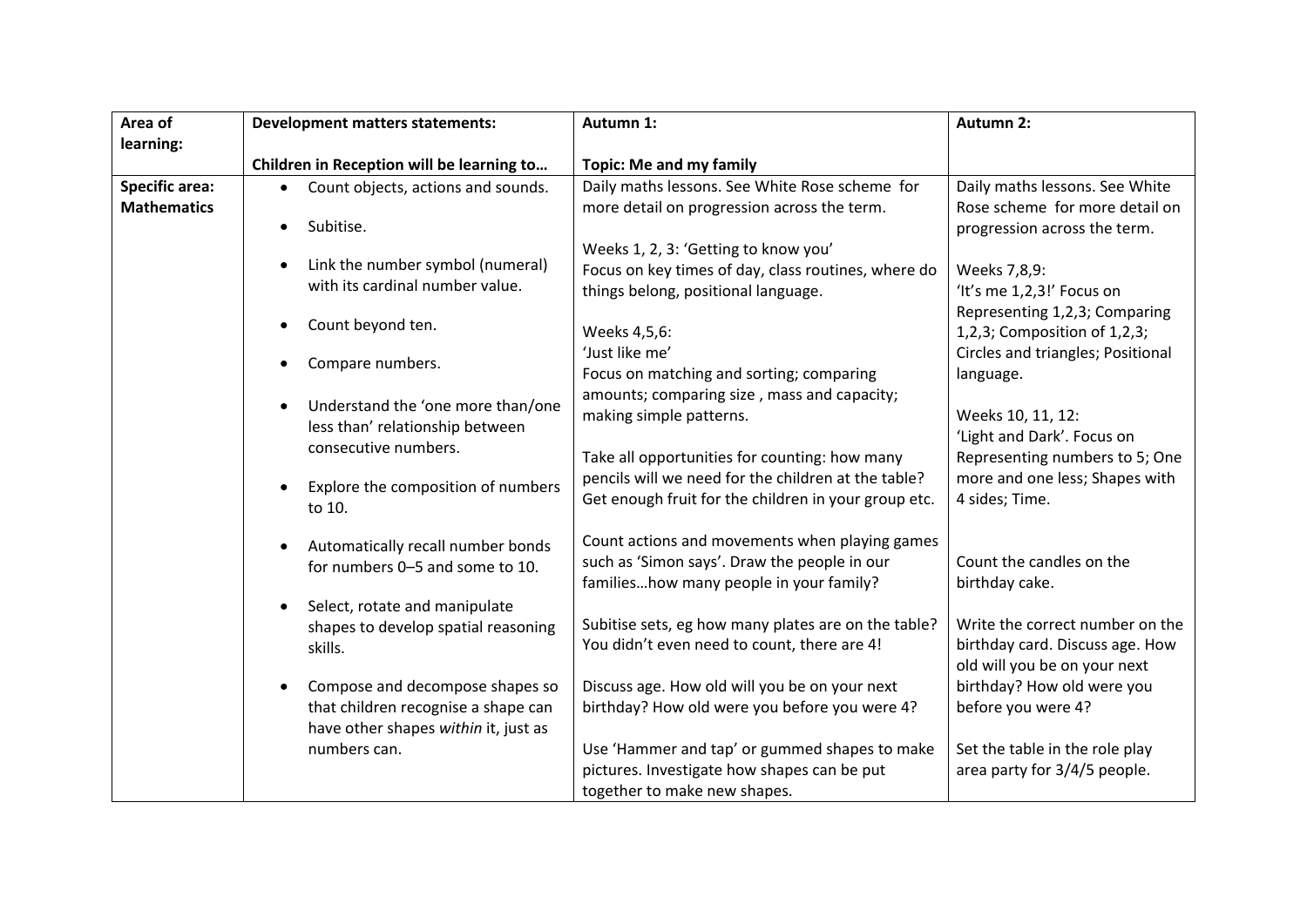| Continue, copy and create repeating<br>$\bullet$<br>patterns. | Count the days on the Advent<br>calendar.                      |
|---------------------------------------------------------------|----------------------------------------------------------------|
| Compare length, weight and<br>capacity.                       | Count the candles as they are lit<br>on the Menorah.           |
|                                                               | Months of the year, name and<br>count. What season are we in?  |
|                                                               | Make winter/ celebration pics<br>and models with 2D/3D shapes. |
|                                                               | Which Christmas tree is taller/<br>shorter?                    |
|                                                               |                                                                |
|                                                               |                                                                |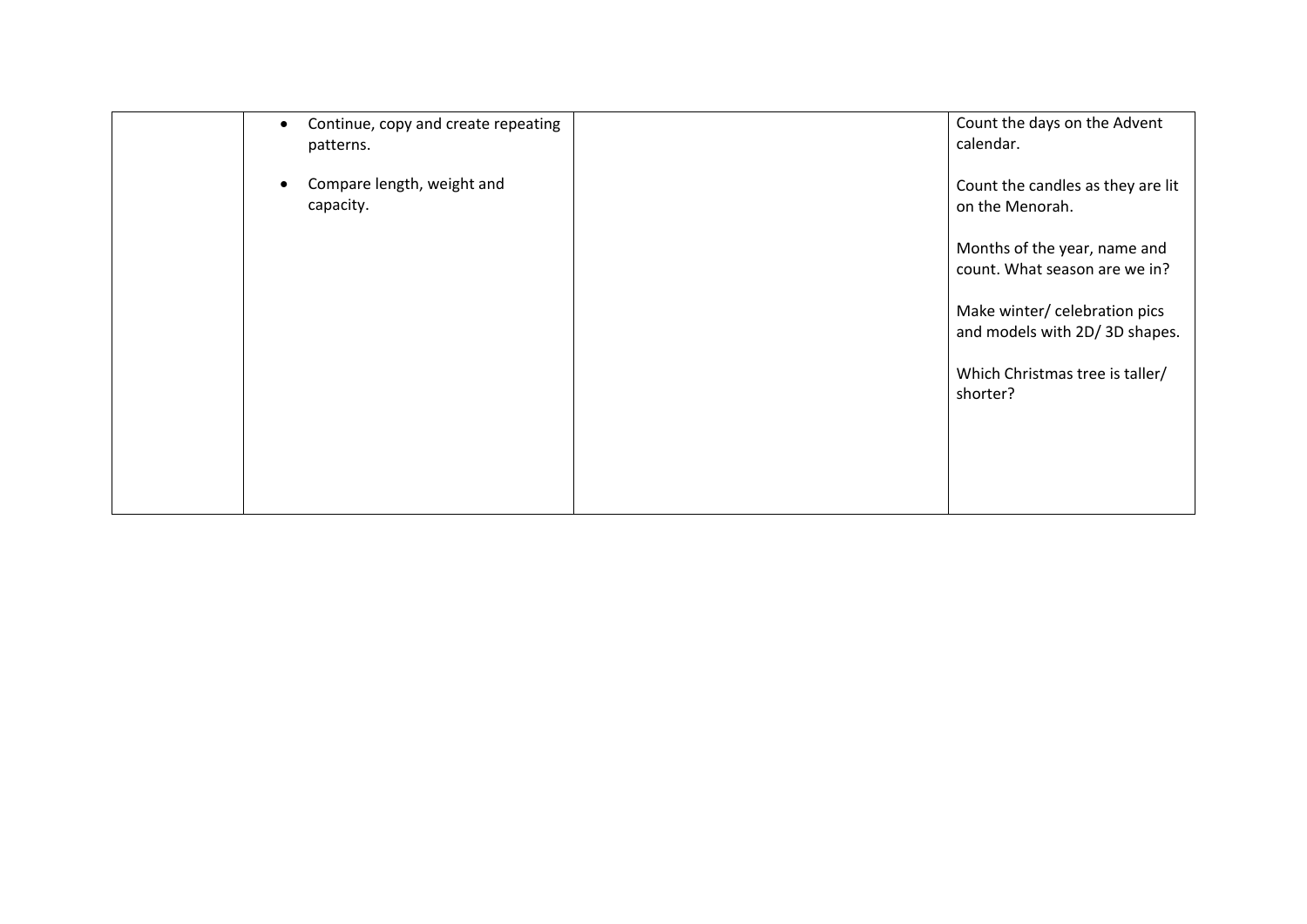| Area of<br>learning:                                       | <b>Development matters statements:</b>                                               | Autumn 1:                                                                                                                                                                                                                                                                     | Autumn 2:                                                                                                                             |
|------------------------------------------------------------|--------------------------------------------------------------------------------------|-------------------------------------------------------------------------------------------------------------------------------------------------------------------------------------------------------------------------------------------------------------------------------|---------------------------------------------------------------------------------------------------------------------------------------|
|                                                            | Children in Reception will be learning to                                            | <b>Topic: Me and my family</b>                                                                                                                                                                                                                                                |                                                                                                                                       |
| <b>Specific area:</b><br><b>Understanding</b><br>the world | Talk about members of their<br>immediate family and community.                       | Discuss and draw our families. Discuss how all<br>families are different.                                                                                                                                                                                                     | Celebrations inc Bonfire night, Diwali,<br>Baptism, Hanukkah, Christmas and<br>birthdays. Discuss which of these we                   |
|                                                            | Name and describe people who are<br>familiar to them.                                | Where I live. What makes my home and home town<br>special? Look at aerial views of school and local area<br>on Google earth and point out things which we                                                                                                                     | celebrate in our families. Appreciate<br>that people celebrate in different<br>ways. Where might we go to                             |
|                                                            | Comment on images of familiar<br>situations in the past.                             | recognise.<br>How we have changed since we were babies and                                                                                                                                                                                                                    | celebrate these special occasions? In<br>other communities people have<br>different celebrations to the ones                          |
|                                                            | Compare and contrast characters<br>from stories, including figures from<br>the past. | toddlers. Invite a parent with baby to come and visit<br>and talk about their baby's needs. Provide baby bath<br>and nappies etc in role play area. Learning about the<br>physical development of our bodies from when we<br>were babies to now: What Can I do by myself now? | that we have.<br>Show pictures of celebrations in the<br>past. How is, eg Christmas, different<br>now to how it was one hundred years |
|                                                            | Draw information from a simple map.                                                  | (Hold a pencil, use scissors, drawing etc)                                                                                                                                                                                                                                    | ago?                                                                                                                                  |
|                                                            | Understand that some places are<br>special to members of their<br>community.         | Naming body parts and how to stay healthy: diet,<br>sleep, hygiene. Discuss healthy choices at dinner<br>time.                                                                                                                                                                | Story of the first Christmas and why,<br>as Christians, we celebrate.                                                                 |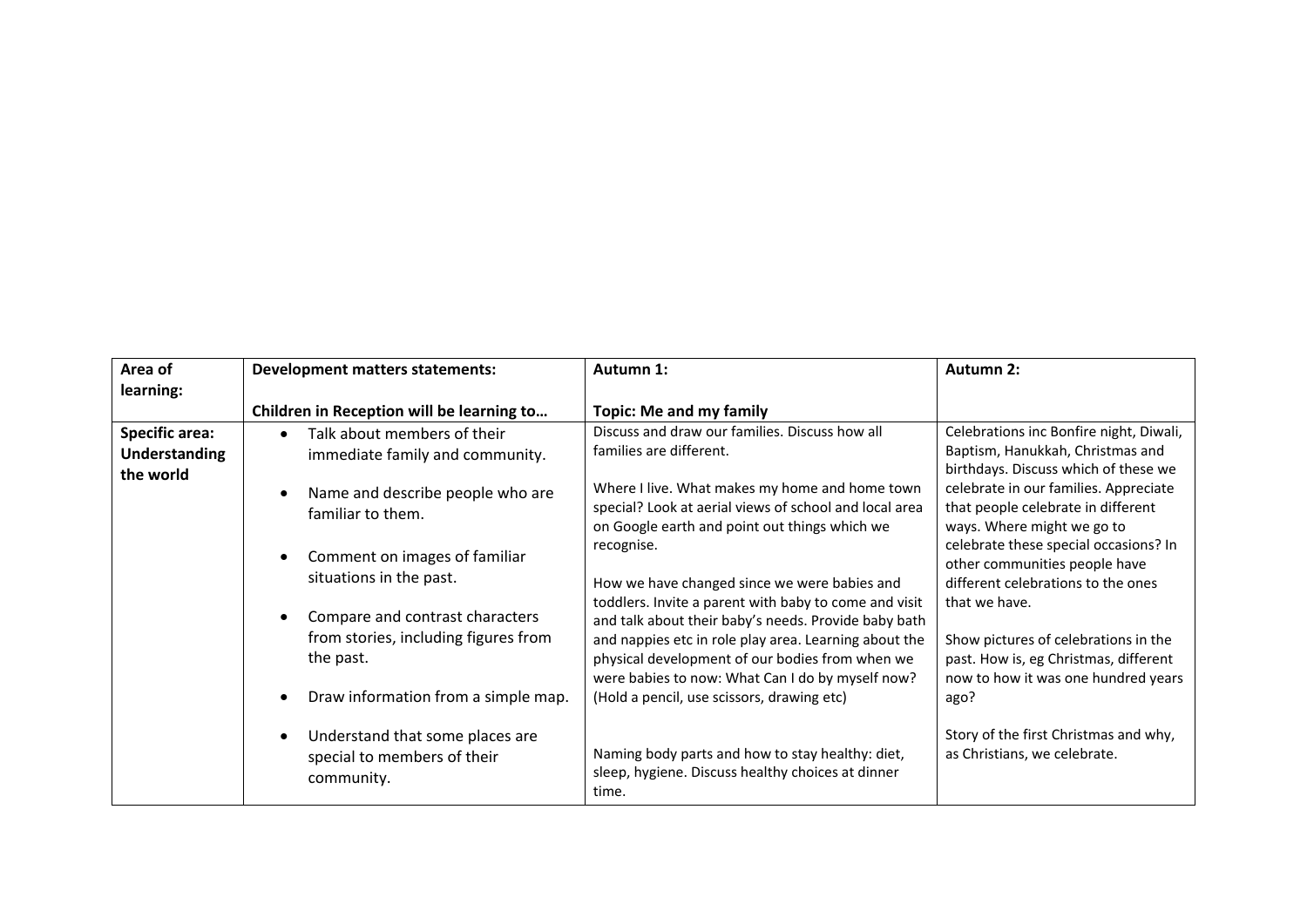| Recognise that people have different<br>$\bullet$<br>beliefs and celebrate special times in<br>different ways.           | Special experiences that we have had such as<br>birthdays.                                                                                                                                         | Seasonal changehow autumn is<br>becoming winter. What changes can<br>we see? Discuss hibernation and<br>changes in weather/ hours of |
|--------------------------------------------------------------------------------------------------------------------------|----------------------------------------------------------------------------------------------------------------------------------------------------------------------------------------------------|--------------------------------------------------------------------------------------------------------------------------------------|
| Recognise some similarities and<br>$\bullet$<br>differences between life in this<br>country and life in other countries. | Explore the school environment, indoors and<br>outdoors. Draw simple map of the school and ask<br>the children to point out places which they<br>recognise. Observe seasonal changes in our garden | daylight. Go outside and describe<br>what we see/ hear/ smell.<br>Climate change, plastic pollution,                                 |
| Explore the natural world around<br>$\bullet$<br>them.                                                                   | area.                                                                                                                                                                                              | recycling.                                                                                                                           |
| Describe what they see, hear and feel<br>$\bullet$<br>whilst outside.                                                    |                                                                                                                                                                                                    |                                                                                                                                      |
| Recognise some environments that<br>are different from the one in which<br>they live.                                    |                                                                                                                                                                                                    |                                                                                                                                      |
| Understand the effect of changing<br>$\bullet$<br>seasons on the natural world around<br>them.                           |                                                                                                                                                                                                    |                                                                                                                                      |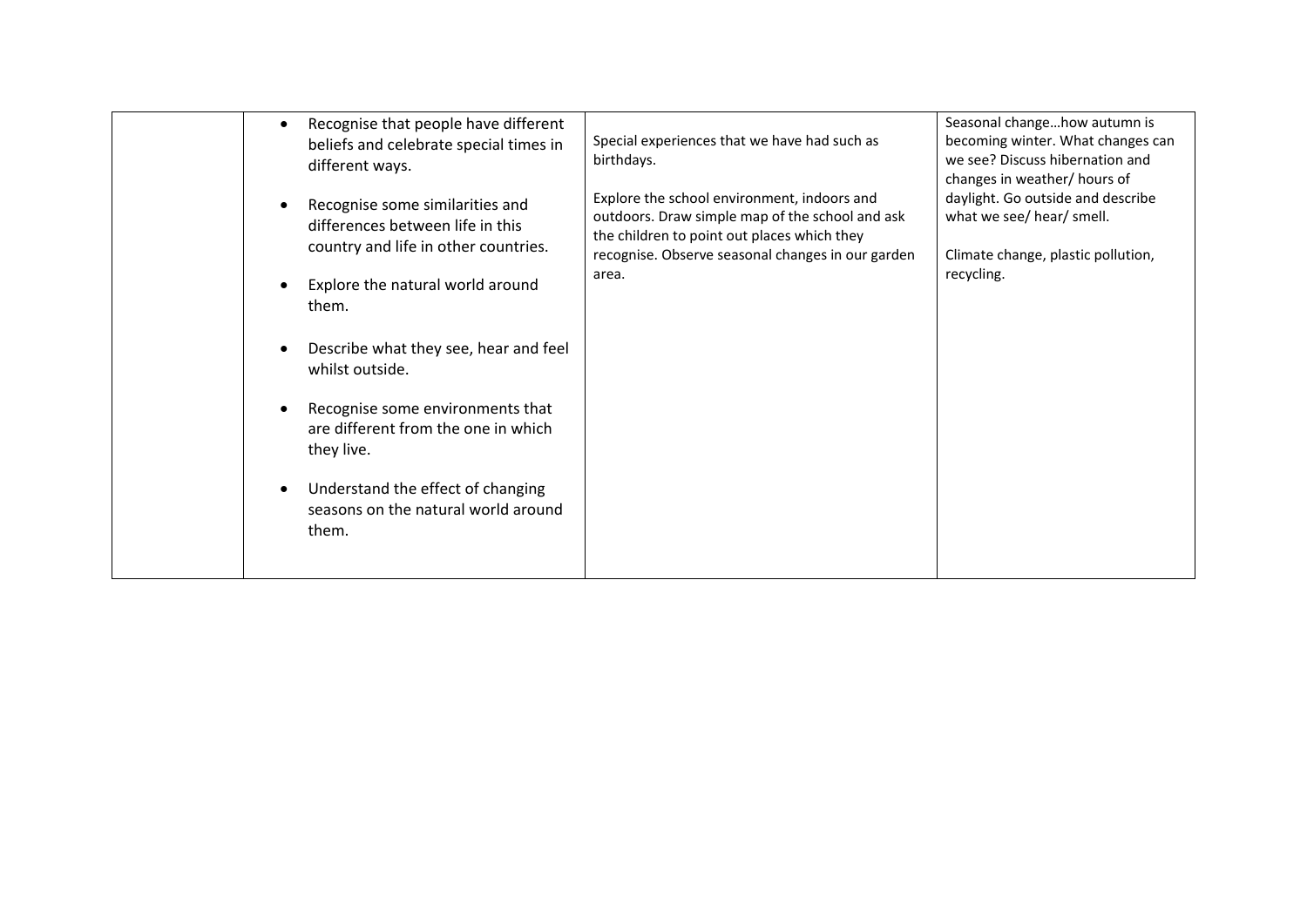| Area of learning:                                             | <b>Development matters statements:</b>                                                                                                                                                                  | Autumn 1:                                                                                                                                                                                                                                                                                                        | <b>Autumn 2:</b>                                                                                                                                                                                                     |
|---------------------------------------------------------------|---------------------------------------------------------------------------------------------------------------------------------------------------------------------------------------------------------|------------------------------------------------------------------------------------------------------------------------------------------------------------------------------------------------------------------------------------------------------------------------------------------------------------------|----------------------------------------------------------------------------------------------------------------------------------------------------------------------------------------------------------------------|
|                                                               | Children in Reception will be learning to                                                                                                                                                               | <b>Topic: Me and my family</b>                                                                                                                                                                                                                                                                                   |                                                                                                                                                                                                                      |
| <b>Specific area:</b><br><b>Expressive arts</b><br>and design | Explore, use and refine a variety of<br>$\bullet$<br>artistic effects to express their ideas<br>and feelings.                                                                                           | Nursery rhymes. Find a beat and clap as we sing.<br>Encourage children to sing in groups and on<br>their own.                                                                                                                                                                                                    | Learn to sing a wide range of<br>celebration songs, esp. Christmas<br>songs for our Nativity performance.                                                                                                            |
|                                                               | Return to and build on their previous<br>$\bullet$<br>learning, refining ideas and<br>developing their ability to represent<br>them.<br>Create collaboratively, sharing ideas,<br>resources and skills. | Use outdoor music station to make music,<br>accompany singing and make sound effects.<br>'Charanga' scheme of work to be covered,<br>introducing a wide range of genres of music<br>and teaching new songs such as 'The name<br>song'. Move to the music which we listen to<br>and discuss how it makes us feel. | Dance to music from different<br>cultures. Explore using and<br>combining different movements.<br>Work with a friend to come up with<br>a short routine. Use percussion<br>instruments to accompany this<br>dancing. |
|                                                               | Listen attentively, move to and talk<br>$\bullet$<br>about music, expressing their<br>feelings and responses.                                                                                           | Hymn practice with Mr Richardson.                                                                                                                                                                                                                                                                                | Invent actions to match a range of<br>celebration themed poems.                                                                                                                                                      |
|                                                               | Watch and talk about dance and<br>$\bullet$<br>performance art, expressing their<br>feelings and responses.                                                                                             | Painting self- portraits. Observe faces in<br>mirrors and discuss eye colour etc. Explore<br>colour mixing to make correct skin colour.                                                                                                                                                                          | Retell familiar stories in role play<br>and small world play. Can they think<br>of other things they would like the<br>characters to do, eg the skeletons in                                                         |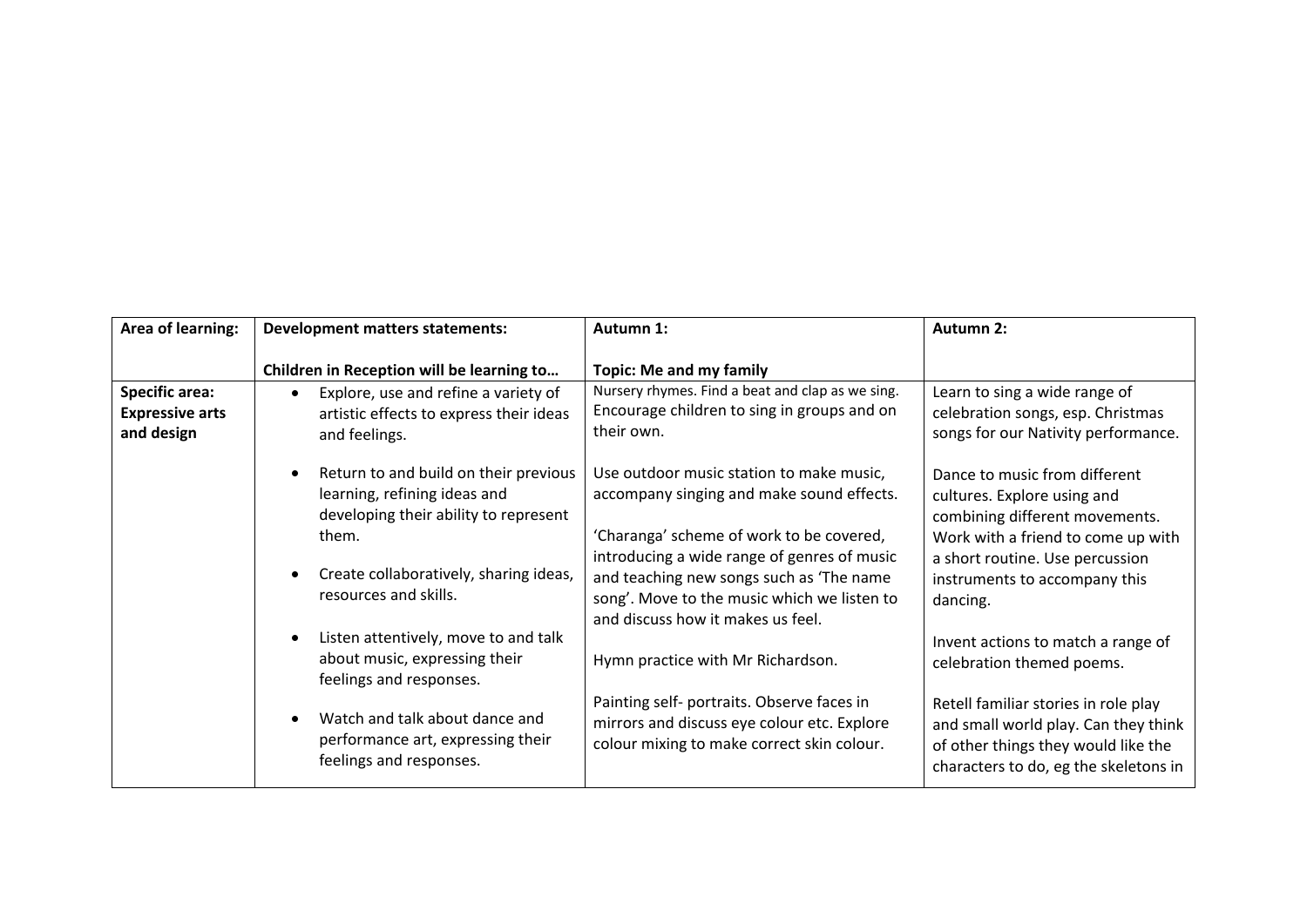| Sing in a group or on their own,<br>$\bullet$ | Collage of our homes and animal homes using  | Funnybones could have a birthday      |
|-----------------------------------------------|----------------------------------------------|---------------------------------------|
| increasingly matching the pitch and           | a variety of materials. Explore diffent      | party.                                |
| following the melody.                         | textures. Teach techniques for joining       |                                       |
|                                               | materials such as how to use tape.           | Making decorations, eg paper          |
| Develop storylines in their pretend           |                                              | chains for our role play area.        |
| play.                                         | Use large construction to make model homes.  |                                       |
|                                               | Encourage collaborative work and discussion  | Christmas cards, calendars and        |
| Explore and engage in music making            | about how we could make our models even      | other crafts.                         |
| and dance, performing solo or in              | better.                                      |                                       |
| groups.                                       |                                              | Painting winter pictures. Add glitter |
|                                               | Involve children in developing our role play | and other materials to create         |
|                                               | area. What resources would they like in      | interesting textures. Work as a       |
|                                               | there? Provide resources which will          | group to make a large winter frieze.  |
|                                               | encourage imaginative play and language, eg  |                                       |
|                                               | telephone to encourage conversation,         |                                       |
|                                               |                                              |                                       |
|                                               | costumes which will help children get into   |                                       |
|                                               | role etc.                                    |                                       |
|                                               |                                              |                                       |
|                                               |                                              |                                       |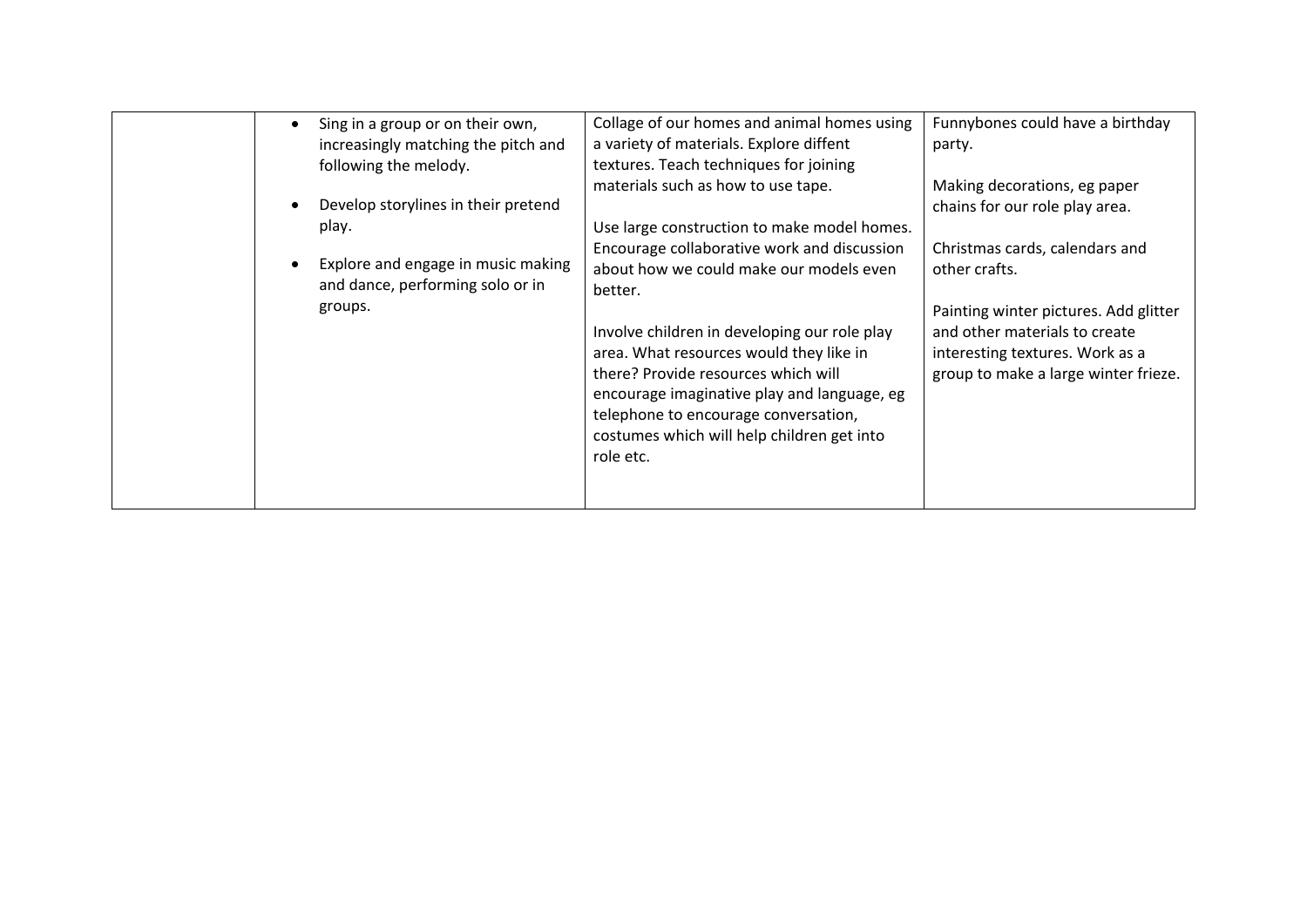| Subject: | Autumn 1                                                                                                                                    | <b>Autumn 2</b>                                                                                                                                                                                                                                      |
|----------|---------------------------------------------------------------------------------------------------------------------------------------------|------------------------------------------------------------------------------------------------------------------------------------------------------------------------------------------------------------------------------------------------------|
| R.E.     | RE topic: "Myself"                                                                                                                          | <b>RE topic: "Birthdays"</b>                                                                                                                                                                                                                         |
|          | Prior learning: children will have experience of being part of a                                                                            | Prior learning: children will have the experience of celebrating                                                                                                                                                                                     |
|          | family                                                                                                                                      | birthdays at home                                                                                                                                                                                                                                    |
|          | Learning outcomes                                                                                                                           | Learning outcomes:                                                                                                                                                                                                                                   |
|          | • The importance of my name - Explore                                                                                                       | • what a birthday is; waiting for a birthday - Explore                                                                                                                                                                                               |
|          | • God knows and loves me and each one by name - Reveal                                                                                      | • Advent: looking forward to Christmas, the birthday of Jesus -<br>Reveal                                                                                                                                                                            |
|          | Acquire the skills of assimilation, celebration and application of                                                                          |                                                                                                                                                                                                                                                      |
|          | the above - Respond                                                                                                                         | Acquire the skills of assimilation, celebration and application of<br>the above - Respond                                                                                                                                                            |
|          | (Activities include: Learning the names of everyone in the class,                                                                           |                                                                                                                                                                                                                                                      |
|          | sharing names of those important to us, using our names as we<br>pray, writing our names in hearts to hang on a tree as a prayer<br>focus.) | (Activities include: Role playing a birthday party, Display photos<br>of children's birthday celebrations, Discuss getting ready for a<br>new baby, Make advent wreaths, Daily advent acts of kindness,<br>Learn Hail Mary, Christmas preparations.) |
|          | RE topic: "Welcome"                                                                                                                         |                                                                                                                                                                                                                                                      |
|          | Prior learning: children will have experience of belonging to a                                                                             |                                                                                                                                                                                                                                                      |
|          | family and to a nursery/class group                                                                                                         |                                                                                                                                                                                                                                                      |
|          | Learning outcomes                                                                                                                           |                                                                                                                                                                                                                                                      |
|          | Know and understand:                                                                                                                        |                                                                                                                                                                                                                                                      |
|          | . What it is to welcome and be welcomed - Explore                                                                                           |                                                                                                                                                                                                                                                      |